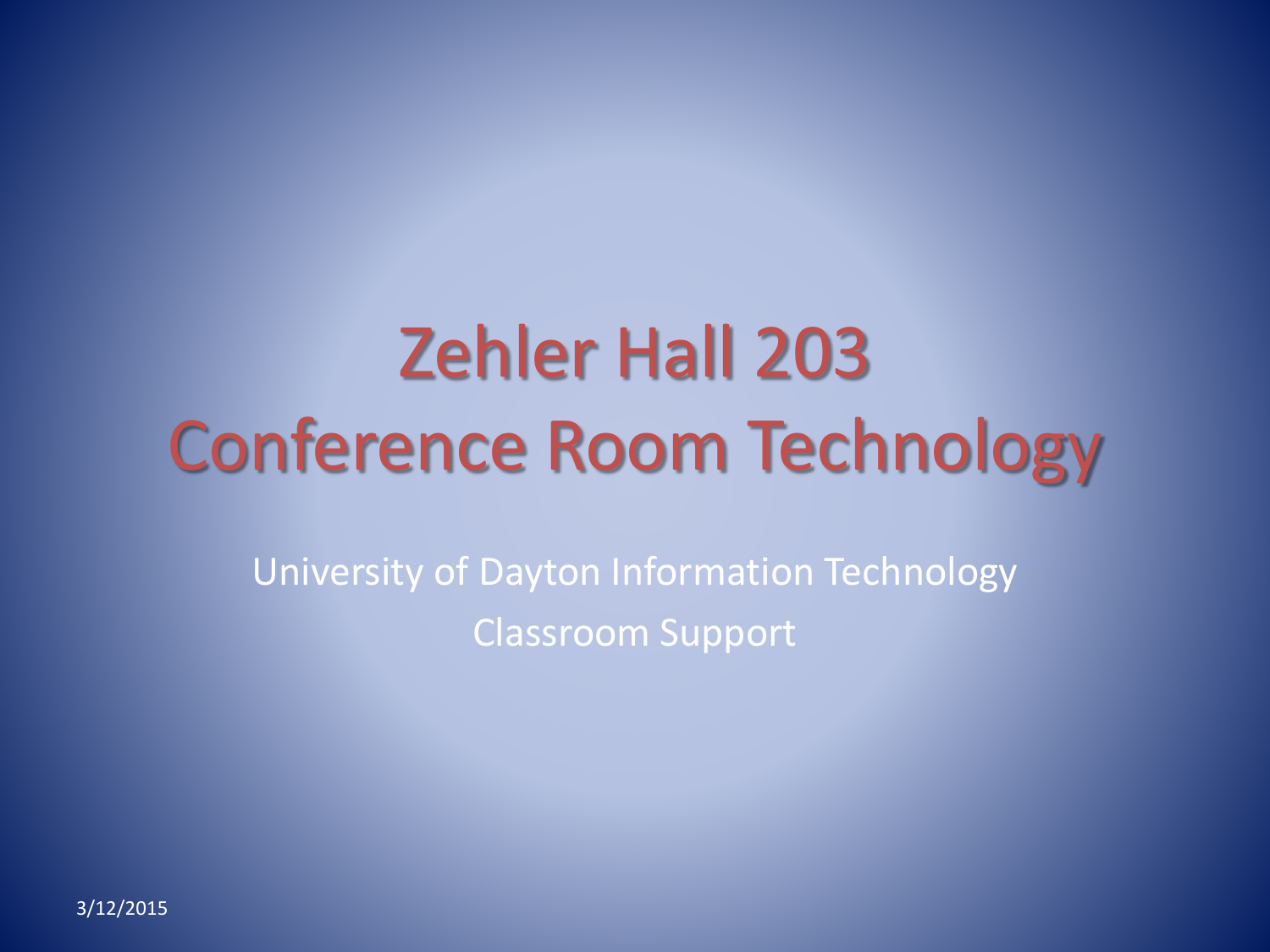## **C** Instructions

#### **Access the Windows Desktop**

#### **Login to the Workstation**

1. Press the **Ctrl+Alt+Del** keys simultaneously and release

2. The login screen should say "Log on to this computer", if not, select the "computer only login" option under the username and password fields.

3. Enter the username **faculty**; and leave the password field blank

4. Click **the blue arrow** or hit the **enter** key to login

#### **Access Your Network (Novell) Files**

#### **Login to the Campus Network**

1. Right-click the Novell Services icon (**N**) in the lower right corner of your screen

2. The Novell Services menu will appear; select "Novell Login . . ."

3. Enter your Novell/LDAP username and password

4. Click **OK** (a status window will open to display the login process and close when fully completed)

#### **Gain Secure Access to the Internet**

#### **Login to the UD Network Authentication System**

- 1. Upon login a web browser window will appear prompting you for network access.
- 2. Enter your LDAP username and password in the provided text fields.
- 3. Click **Sign in**
- 4. Before you leave the room log out of the workstation by pressing **Ctrl+Alt+Del** and clicking "logoff".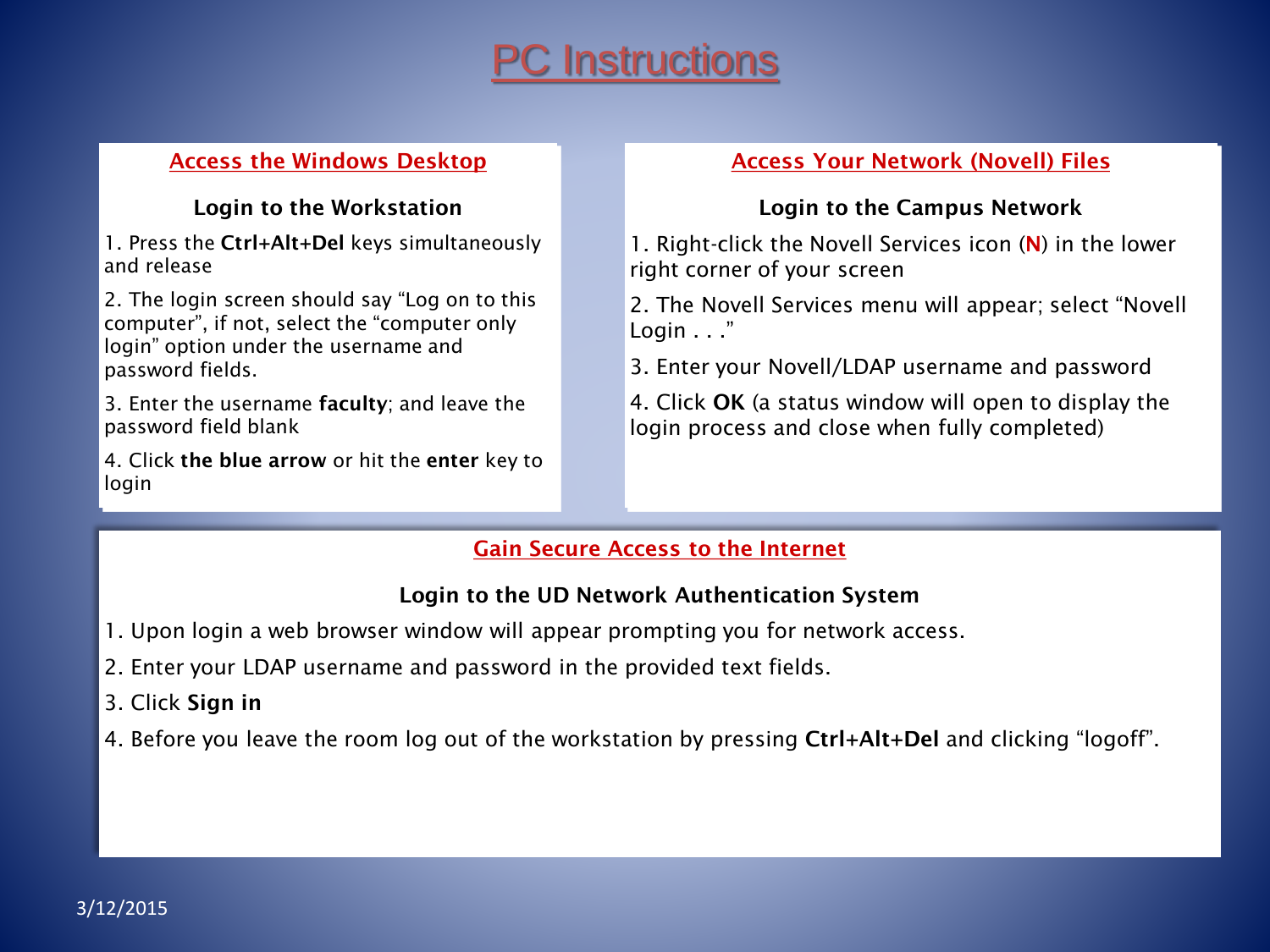

Page

ON.

ESC

Comp

Video Auto

Source ...

EasyMP S-Video

Preset

Volume

**EPSON** 

Num

一

Help

 $\circ$ 

E-Zoom

 $\bullet$ 

Enter

DVI

Preview

**Wall Sho** 

Menu

## **Projector & Audio Controls**

To power the projector ON/OFF press the **Power**  button on the projector remote control.

The **A/V Mute** button will

The PC can be found underneath the monitor. Any USB



### **Audio**

The volume knob found on the speaker will control the volume. Turning it all the way to the left until it clicks will turn the speakers off.



**For assistance please contact Technology Support Services at 229-3888.**

3/12/2015